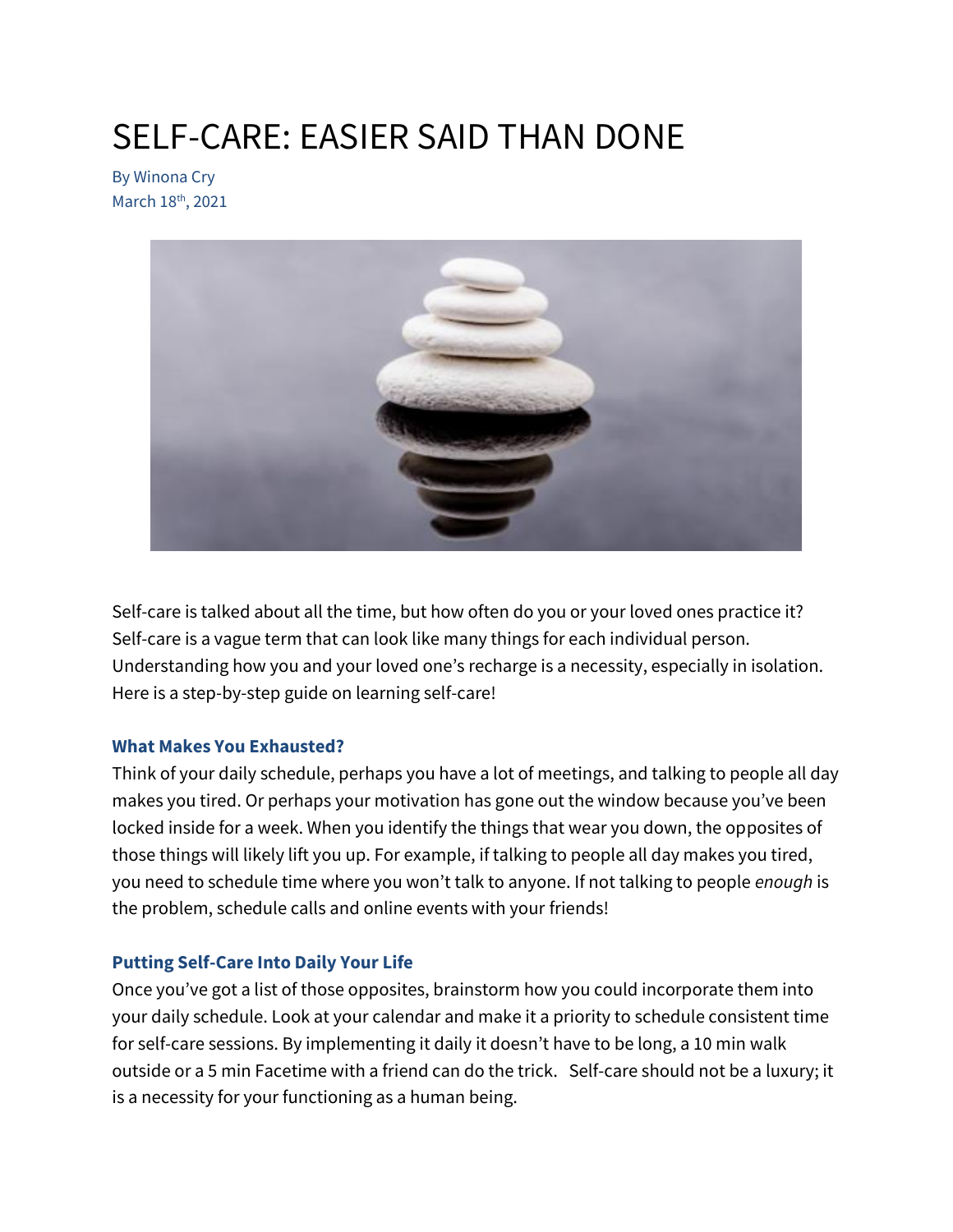#### **What if it doesn't work?**

It's okay for it not to work, especially on the first try! You can adjust your self-care based on what went wrong. For example, do you keep getting interrupted by noises in the background while trying to meditate? Find a place outside, or simply hide in your room and put your headphones on with some calming music. Do you keep accidentally scheduling plans over your self-care time? Make sure you are treating self-care as high of a priority as any other meeting, it's not free time to plan over. Practice being adamant about this with yourself, and soon you will be able to be adamant about this with others! If adapting your current activities doesn't work, change them into new ones and experiment.



# **It is ok to ask for help, you are not alone**

If you still are not feeling better after some time, you might need support from others, and that is okay. It's okay to ask for help. Reach out to a trusted adult and they can help direct you!

# **Resources / Organizations**

Teen Link

# <https://www.teenlink.org/>

(866) 833-6546

Teen Link is a Washington group centered around teens offering support for teens, but there are adults available as well. You can text, call, or chat online with a Youth Crisis Specialist, anonymously and under confidentiality. The Teen Link website also provides resources for mental health, substance abuse, stress, and other teen-related topics, including a resource guide called Where to Turn for Teens (WTTFT).